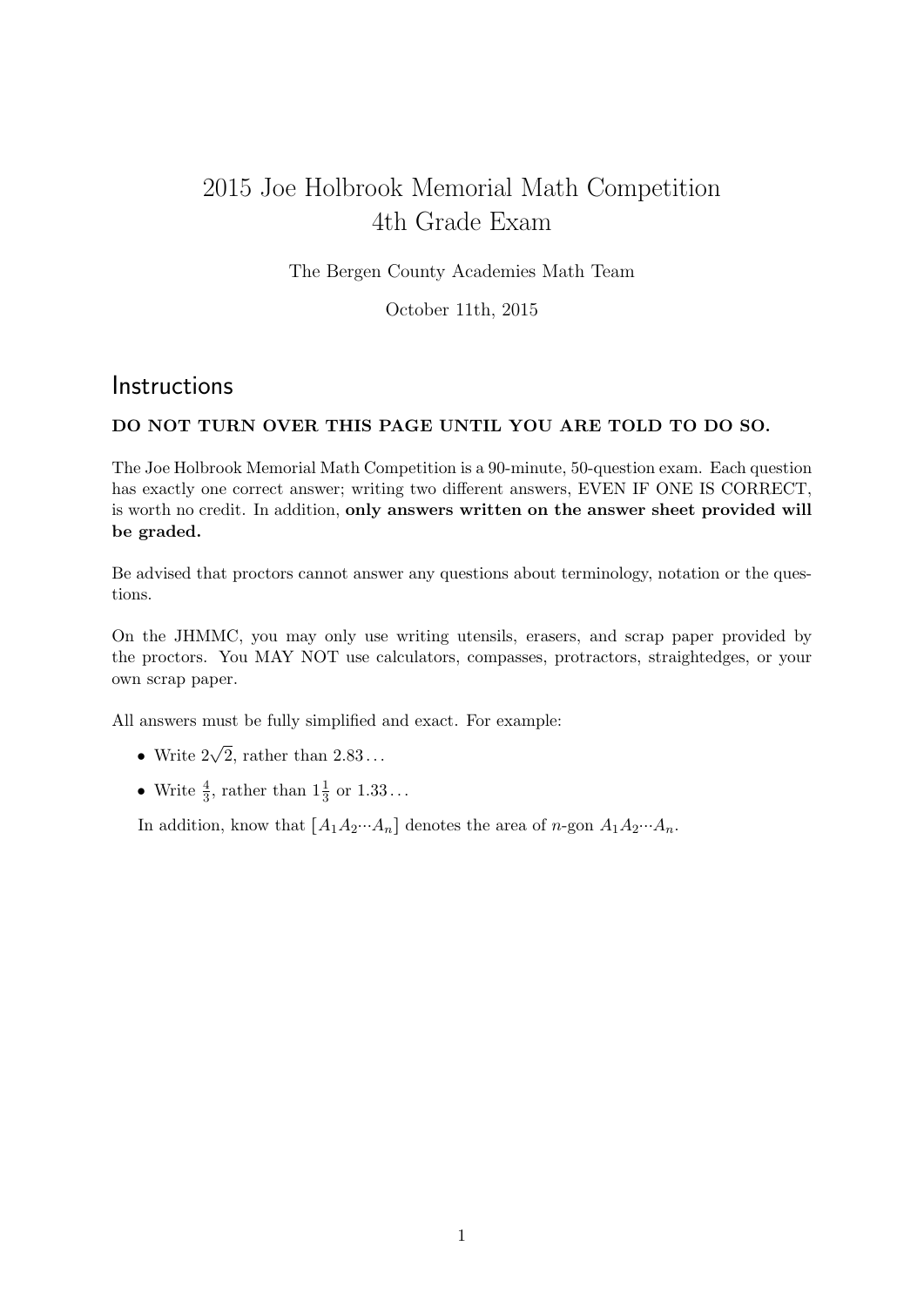- 1. What is  $13 + 12 + 10 + 7 + 4 + 3 + 1?$
- 2. AJ drank two water bottles in the morning, three water bottles at lunch, and five water bottles during dinner. How many water bottles did he drink in total?
- 3. Zack is 100 inches tall and Thomas is 86 inches tall. How tall would they be in inches if Thomas stood on Zack's head?
- 4. What is  $2015 + 201 + 20 + 2 15 5$ ?
- 5. Jen loves multiplying numbers. Every time you tell her two numbers, she multiplies them and shouts out the answer. I told Jen the numbers five and six. What number does she shout out?
- 6. A textbook weighs 5 pounds. While holding the textbook, Thomas weighs 350 pounds. How much does Thomas weigh without the textbook in pounds?
- 7. What is  $14 + 4 \times \frac{15}{3}$  $\frac{15}{3}$  – 9?
- 8. How many times does the Sun set between noon on Saturday and noon on the following Thursday?
- 9. Moonbeam is sixteen years old, while Sunshine is twenty. Of the two, who was born second?
- 10. Nemo has 11 goldfish in his fish tank. Each goldfish needs to eat 19 goldfish flakes daily. How many goldfish flakes, in total, does Nemo need each day to be able to feed all 11 goldfish?
- 11. Find the 100th member of the following sequence:  $1, 4, 7, 10, \ldots$
- 12. Sung Hyup was fifteen years old four years ago. Sung Hyun is three years younger than him. How old will Sung Hyun be in two years?
- 13. If Rebecca can bike at 12 miles per hour and walk at 4 mph, how many minutes can she save by biking instead of walking to her school 3 miles away?
- 14. Songpai decides to plant bonsai trees in the front of his lawn. He measures and finds out that his lawn measures 30 meters. He wants to plant a bonsai tree every 5 meters, and he wants to plant as many as possible. How many bonsai trees will he need?
- 15. Thomas the Mouse wants to eat cheese and crackers. He has 3 kinds of cheese and 4 kinds of crackers. How many ways are there to choose 1 cheese and 1 cracker?
- 16. The mean of 2015 consecutive integers is 2. What is the median?
- 17. Kelvin the Frog is having trouble finding his way around college. He knows that the cafeteria is 20 hops away from his dorm, while the gym is 10 hops away. What is the difference, in hops, between the longest possible distance from the cafeteria to the gym and the shortest possible distance?
- 18. Young Guy likes to play League of Legends. For every whole hour of League of Legends he plays, he must do 30 minutes of math the following day. If Young Guy did one and a half hours of math on Sunday, at most how many hours of League of Legends did he play on Saturday?
- 19. How many positive integers less than 100 are divisible by 7?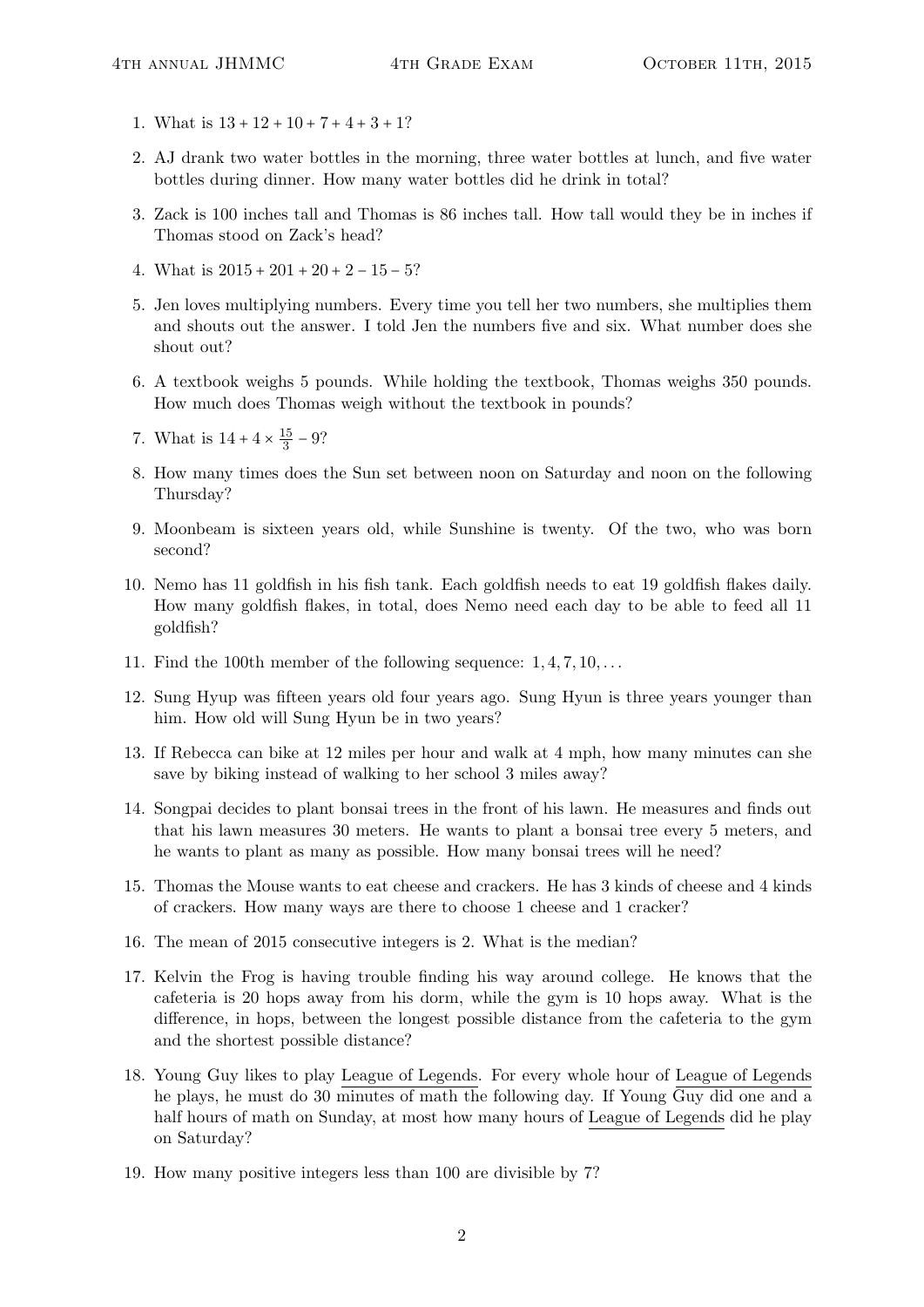- 20. If  $a@b$  is defined as  $ab a + b$ , evaluate (5 $@6$ ) $@5$ .
- 21. Young decides to count all the even integers from 1 to 200. Guy, always one to show his superiority, counts all the odd integers from 1 to 300, just to put Young in his place. How many more integers does Guy count than Young?
- 22. What is the sum of the number of faces and edges of a pyramid with an octogonal base?
- 23. After returning home from school, Zack wants to watch his favorite TV show, The Adventures of Super Matthew. If each episode is twenty minutes long, and Zack gets home at 5:00, how many complete episodes can he watch before he must begin his homework at 7:29?
- 24. Jungle Jim, the proprietor of the jungle gym, is charging admission. If the admission fee for Matt is \$20, but he has a coupon for a 10% discount, and the admission fee for Tanny is \$25, but he has a coupon for a 15% discount on every dollar after \$5 that he pays, who pays more, and how much does he pay?
- 25. It takes Chef Hyeongmin 5 minutes to cut 10 blocks of cheese into 70 slices (he cuts each block of cheese into the same number of slices, and each slice is parallel). How many seconds does it take Chef Hyeongmin to make a single cut?
- 26. What is the least product one could obtain by multiplying two numbers in the set  ${-7, -5, -1, 1, 3}$ ?
- 27. Young Guy is selecting toppings for ice cream. There are 3 options: sprinkles, whipped cream, and fudge. If he is allowed to select any number of toppings, or no toppings at all, how many different ways can he have ice cream?
- 28. What is the sum of the possible perimeters of an isosceles triangle whose side lengths include 7 and 15?
- 29. Find the sum  $10 + 11 + \cdots + 100$ .
- 30. Jungle Jim is now actively preventing people from entering the jungle gym! To enter, Zack and Erik now have to scale and descend two completely vertical walls in succession. They start at sea level, and climb over a wall that is 10 feet high and 0.5 feet thick, which leads to an area of elevation 2 feet. They go forward 25 feet, and climb over a wall that is 11 feet high (relative to sea level) and 1.5 feet thick. This leads to an area which is at elevation 1 foot above sea level. They go forward 10 feet, and have reached the jungle gym! What is the total length of their path, in feet?
- 31. Esther rolls two fair dice each with faces numbered 1 through 6. What is the probability that the product of the two rolled numbers is odd?
- 32. Alex the Kat is chasing Thomas the Mouse, who has a 20 foot lead. Mice run at 1 foot every two seconds, whereas Alex the Kat runs at 1 foot every one second. How many seconds does it take for Alex the Kat to catch Thomas the Mouse?
- 33. If 75 Puzzle  $= 10$  Dragons and 2 Dragons  $= 5$  YoungGuys, then 1 YoungGuy is how many Puzzle?
- 34. A square and a regular hexagon have the same perimeter. The square has side length 18. What is the side length of the hexagon?
- 35. When Hannah adds 9 to her favorite number and triples the result, she gets the fourth power of the smallest odd prime number. What is half of Hannah's favorite number?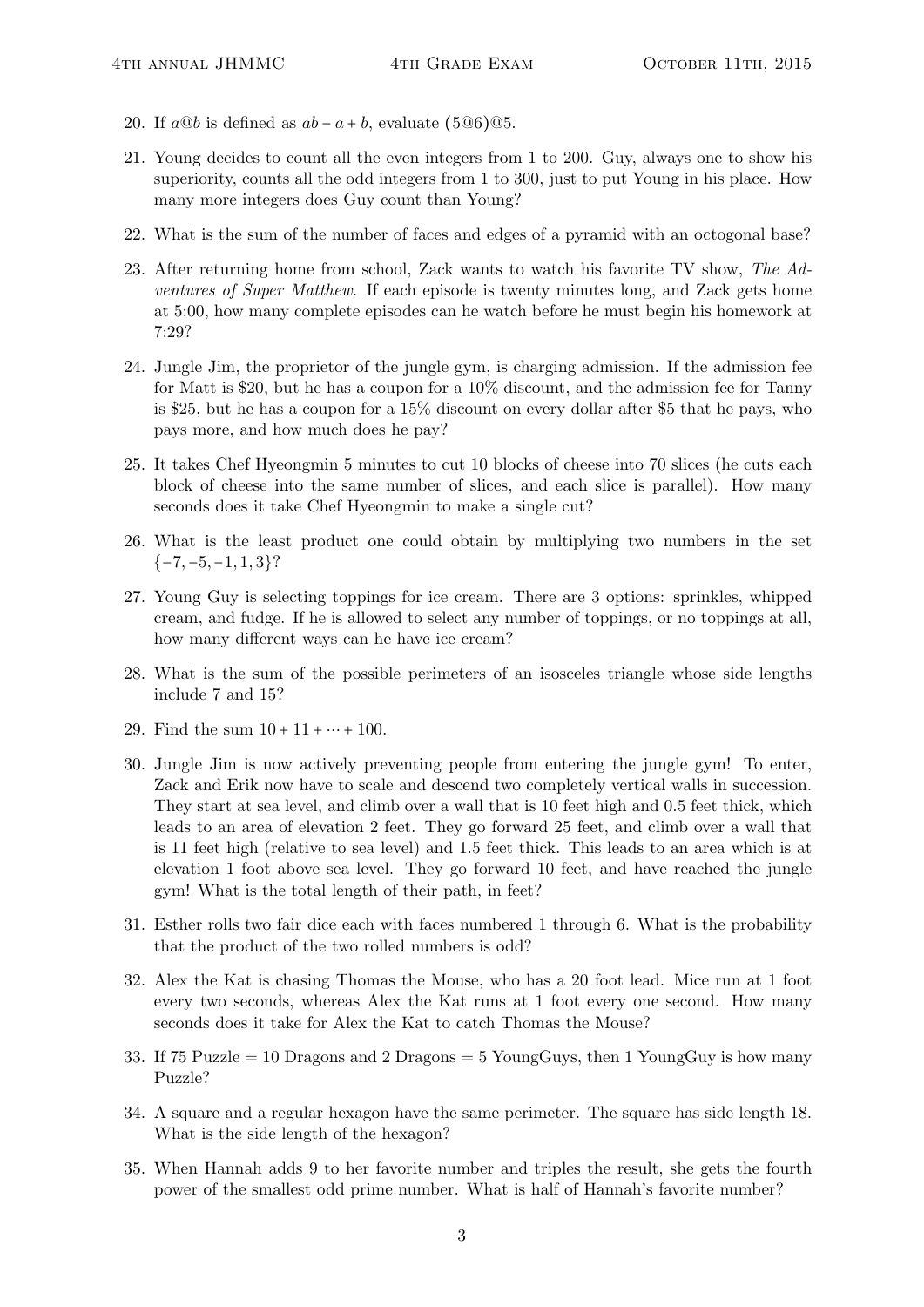- 36. Kelvin the Frog has 2 cubic dice. One of them is labeled with 1, 2, 2, 3, 3, 4, and the other is labeled  $1, 3, 4, 5, 6, 8$ . What is the probability of getting a sum of 5 when he rolls the dice?
- 37. If  $1 \le x \le 2015$  and  $5 \le y \le 403$ , what is the minimum possible value of  $\frac{x+y}{xy}$ ?
- 38. How many distinct arrangements are there of the letters JHMMC?
- 39. Kang Myung has already written 30 lines of code to be submitted to Dr. Nevard. However, he refuses to hand in code unless the number of lines he has written is a multiple of 17 and it is 11:57 PM. He writes exactly 6 lines of code each morning. If it is currently noon three days before the deadline, how many days late will he submit his code?
- 40. What is the area of a polygon that has vertices at  $(1, 1)$ ,  $(2, 3)$ ,  $(4, 4)$ ,  $(5, 3)$  and  $(6, 2)$ ?
- 41. If Arkun Lars loses 1 pencil at the end of each day but finds 4 pencils at once at the end of every 5 days, and he found 4 pencils yesterday, what is the minimum number of pencils that he needs to have at the start of today in order to have a pencil every day for 22 days?
- 42. When Zi Xuan (David) Ni tries to group the chairs in the auditorium by 5, he has 2 remaining, and when he tries to group them by 7, he has 4 remaining. If there are less than 35 chairs, how many chairs are in the auditorium?
- 43. Alex the Kat is going on a road trip after his retirement. He travels the first 300 miles at 60 miles per hour, the next 90 miles at 90 miles per hour, and the last 360 miles at 40 miles per hour. What is his average speed throughout the trip?
- 44. The graphs of  $y = \frac{1}{x}$  $\frac{1}{x}$ ,  $y = 1$ ,  $y = x$  and  $y = x^2$  cut the plane into how many pieces?
- 45. What is the probability that out of three people at least two have birthdays on the same day of week?
- 46. In a  $3\times3$  array, the integers 1 through 9 are placed so that the odd numbers are placed in the four corners and the center, and the even numbers take the remaining spaces. If the sum of the rows, columns, and diagonals of the array is 122, what is the number in the center?
- 47. Each of Jon, Alex, Mike, Soonho and Claire is either a Liar or a Truth-teller.
	- Jon says, "There are no Liars here."
	- Alex says, "There is at least one Liar here."
	- Mike says, "Jon and Claire are both Liars."
	- Soonho says, "There are no more than 4 Liars."
	- Claire says, "Jon and Mike are both Liars."

How many Liars are there among the five?

48. Young Guy seems to have caught himself in quite a predicament! Up at the board in his math class, he has been asked by his teacher, Dr. Lal, to compute the product of two numbers a and b, not necessarily distinct, each between 1 and 9, inclusive. But alas, Young Guy has forgotten which two numbers he was assigned, and decides to choose a random pair of numbers and carry out the multiplication. What is the sum of all possible products  $a \times b$  Young Guy can reach?